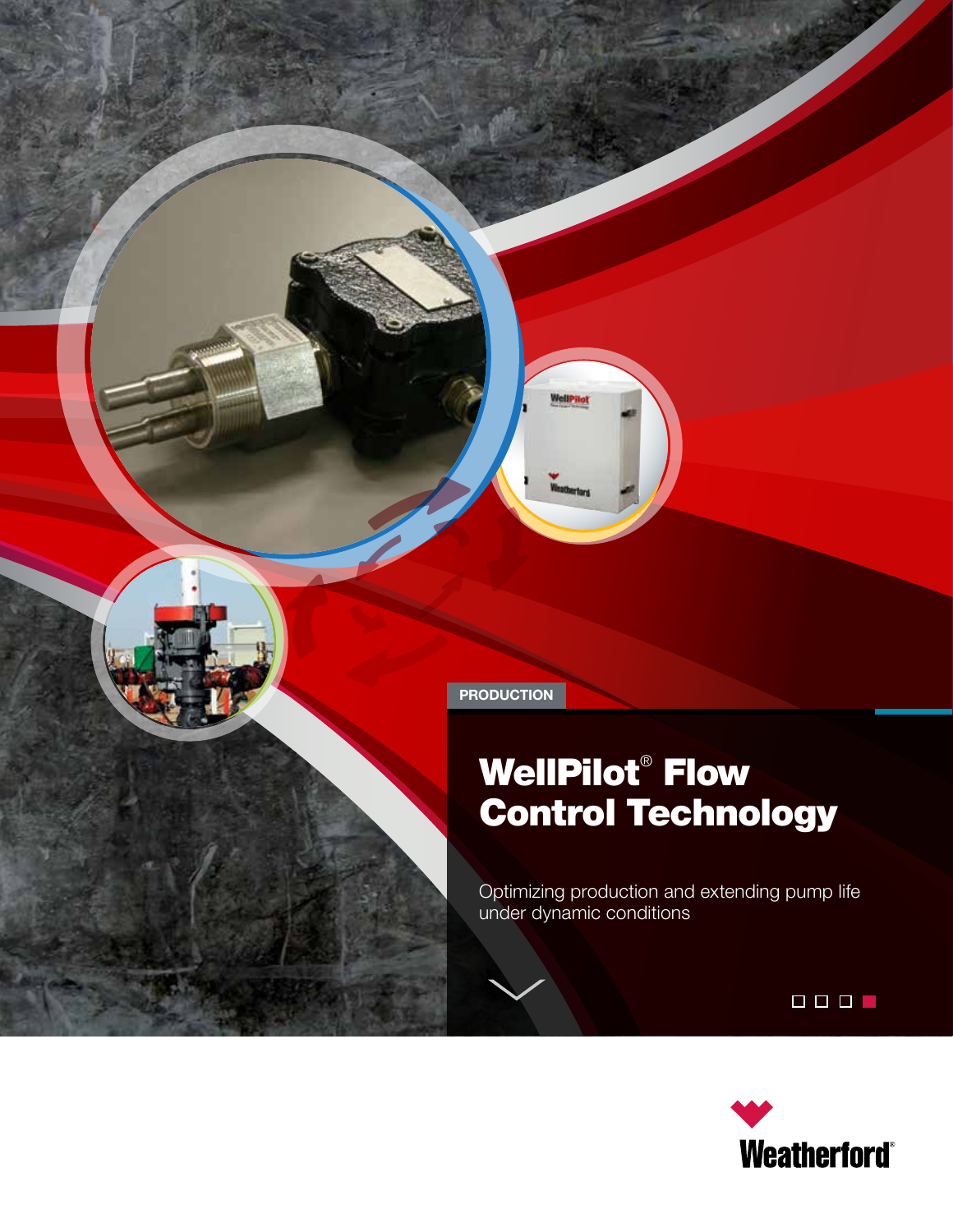# **In continually changing conditions, can your PCP go with the flow?**

When you use a progressing cavity pump (PCP) to enhance recovery, changes in well conditions can do worse than hinder production—they can wreak havoc on the pump. So for steady and reliable performance, it's essential that you properly monitor and regulate the pump speed. Pump too fast, and you risk outpacing well inflow, which can lead to pump off and consequential pump failure. On the other hand, if you pump more slowly to avoid pump off, you can reduce production to levels far below the well's potential. WellPilot® flow control technology (FCT) eliminates the guesswork and optimizes PCP performance.

## **Introducing the next generation of automated pump control.**

Used in conjunction with a variable-speed controller, the Weatherford WellPilot FCT continuously fine-tunes pump speed to achieve optimal production and protect the system against flow losses. It's a versatile, affordable, and effective solution. And it's only from Weatherford.

# **Exclusive technology gives you the power to fine-tune your PCP.**

The WellPilot FCT has no moving parts. Based on the principle of thermal cooling, our proprietary system uses two stainless-steel probes to determine changes in flow rate. One probe generates heat and detects heat absorption, while the other is unheated and acts as a high-precision thermometer. The probes alternate roles periodically, switching between heated and unheated functions, to deter scale and paraffin buildup.

To determine flow rates, the heated probe detects how much heat is being absorbed by the passing fluid. The higher the flow, the more heat is absorbed, which creates a greater cooling effect. The unheated probe helps fine-tune the flow detection by reading the fluid's ambient, in-motion temperature. Using a patented Weatherford algorithm, the controller continually analyzes changes in temperature readings from the probes. Based on this information, it automatically signals the variablespeed drive to adjust pump speed in relation to the production capabilities of the well.

Plus, because gas absorbs heat at a much lower rate than oil or water, the WellPilot FCT can easily identify gas in the flow line and make automatic adjustments to avoid a pumpoff condition. This provides the kind of added assurance that you just can't get from conventional flow-measurement devices.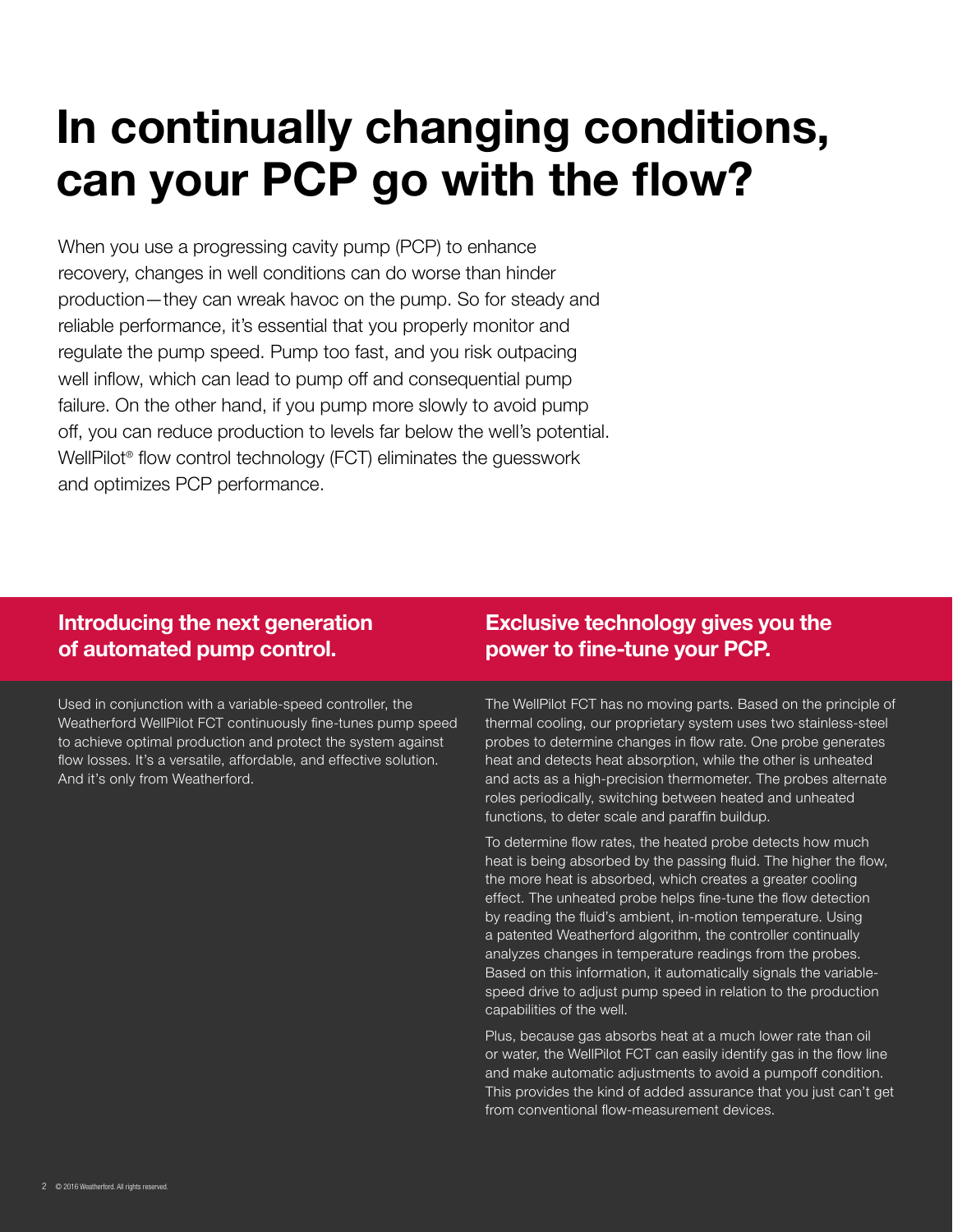

## **Quick and easy installation. Long-lasting benefits.**



The easy-to-install WellPilot FCT probe is fitted into a standard 2-in. threaded connection, so plumbing requires only a pipe wrench. To achieve best results, the WellPilot FCT unit is installed downstream of the wellhead, on the bottom side of the pipe, in a location where the pipe will be full during operation.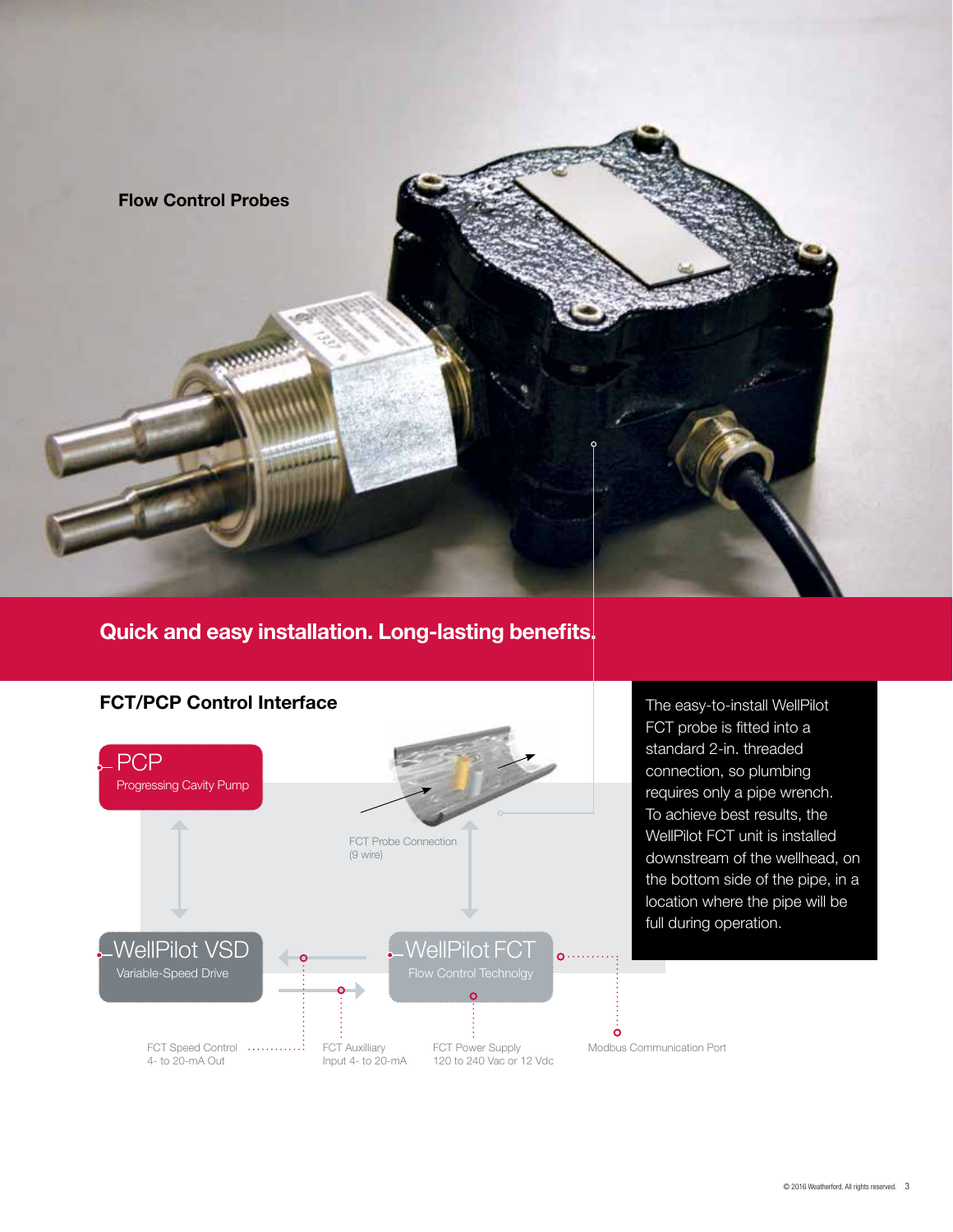# **Precise, auto-adjusting flow control to maximize your production.**

The WellPilot FCT is an autocalibrating instrument. Once installed and powered on, it begins controlling the well immediately. The objective is to always operate the pump at the lowest speed required to deliver maximum production from a well. To find this speed, the WellPilot FCT follows a patented process called "climb and double-back." This process achieves optimal control and reliability for your PCP.

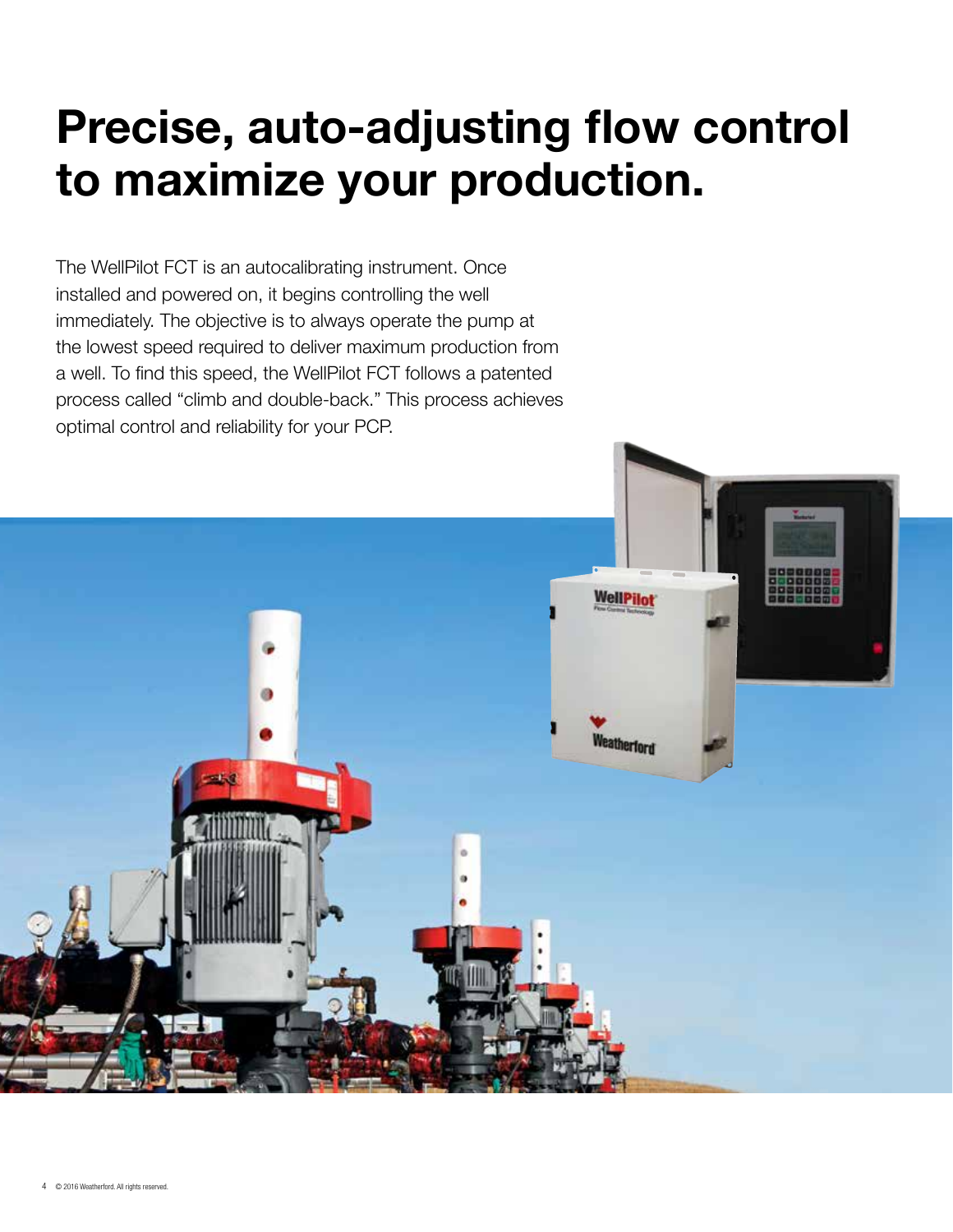#### **Climb and double-back process optimizes pump speed and flow rate.**

To help get fluid to the surface faster, you can configure the WellPilot FCT to start at a higher speed when it is powered on or reset—and then to maintain that speed for a predetermined amount of time. After that time has elapsed, or once fluid has been detected at the surface, the system automatically begins to build a progressive pump speed/measured temperature table, starting at your preset minimum speed. This table is visible on the FCT controller display.

If an increase in pump speed causes the flow rate to decline, or if the flow rate remains unchanged as a result of a speed increase, WellPilot FCT automatically compensates. It doubles back, searching through its progressive table of climbing speeds and corresponding flow rates, comparing the current flow rate to those observed at lower speeds. It then starts the climbing process again, selecting the lowest recorded speed that resulted in a flow rate at or above the current production rate of the well. In this way, the controller uses temperature values to determine the control action that will best optimize the well.

### **Climb and Double-Back Table**



The table above shows an example of how the WellPilot FCT tracks changes in pump speed against changes in the measured temperature. A lower temperature reading indicates a higher cooling effect at the heated probe, which means an increased flow rate.

#### **Typical WellPilot FCT Control**



The example above illustrates how the WellPilot FCT adjusts pump speed in response to changes in production flow rate. The system automatically determines the lowest speed necessary to maintain the maximum available flow rate.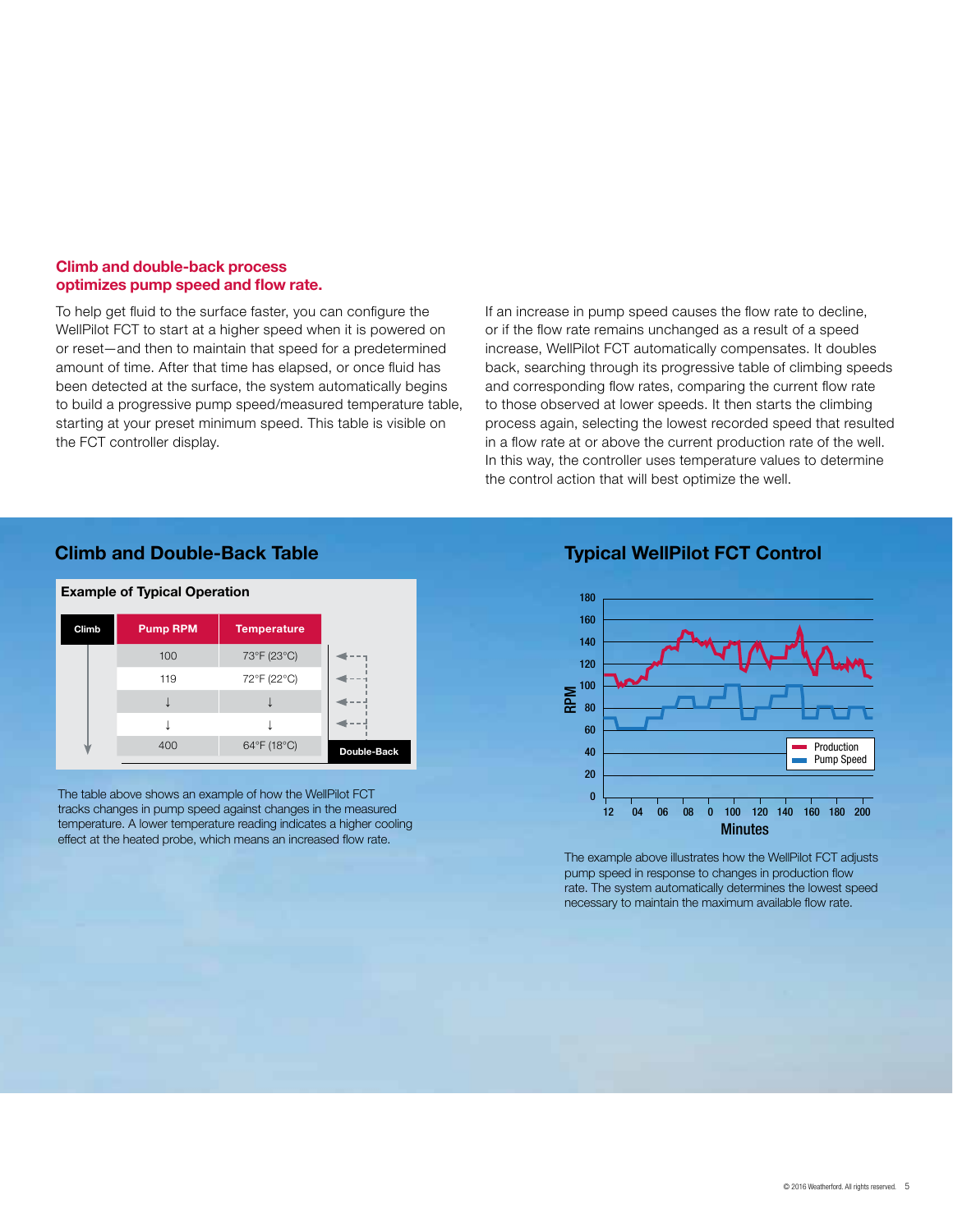#### **Calibrates Automatically**

The WellPilot FCT calibrates itself automatically to well performance and controls the pump at the lowest speed required to capture maximum available production. As well conditions change, it responds quickly by adjusting speed to the optimum value to minimize shutdowns and maximize production. Continuous flow at a consistant rate reduces sanding problems—and it also decreases the need for paraffin removal, reduces cold oil start-up problems, and reduces the need for other downhole workover operations. For optimum control, the build table is automatically reset and rebuilt according to your preset intervals.

#### **Optimizes Production**

Traditional PCP systems make no allowances for changes in fluid production, but WellPilot FCT automatically adjusts pump speed to accommodate production changes. This helps maintain minimum fluid level and continuous flow through the pump—to maximize production and minimize the possibility of damage to the pumping system.

## **Advantages [[]]** Features

#### **Compatible With Modbus TCPIP/RTU**

For remote communication, the WellPilot FCT contains both Modbus RTU and Modbus TCIP interfaces.

#### **Fights Scale Buildup**

Both WellPilot FCT probes contain heating coils; however, only one is turned on at a time. Periodically, the roles of the two probes are reversed, so that the ambient probe assumes the role of heated probe and vice versa. This minimizes the buildup of wax and other residue on the surface of the probes—issues that, with conventional metering systems, can cause inaccurate flow measurements and require frequent cleaning and recalibration.

### **Provides Complete Pump Protection**

When integrated with the WellPilot VSD, the WellPilot FCT delivers a complete set of available safety options to protect the pump in response to well-related problems such as sanding, well pump off, gas slugs, and other problems. The pump can be stopped for conditions such as production loss and over-torque. Pump restart can be restricted to an operator (manual restart only) or fully automatic (based on a preset timer).

• Integrated WellPilot VSD for PCP (optional)

- Multiple parameter views on single screen
- Historical data
- Torque, speed, and flow-rate graphs - Data logger
- (internal and external points)
- Alarms and faults
- VSD information
- (Modbus connection required)
- Menu-driven setup screens
- Flowmeter input (4 to 20 mA)
- Control for hydraulically driven PCPs (optional hardware required)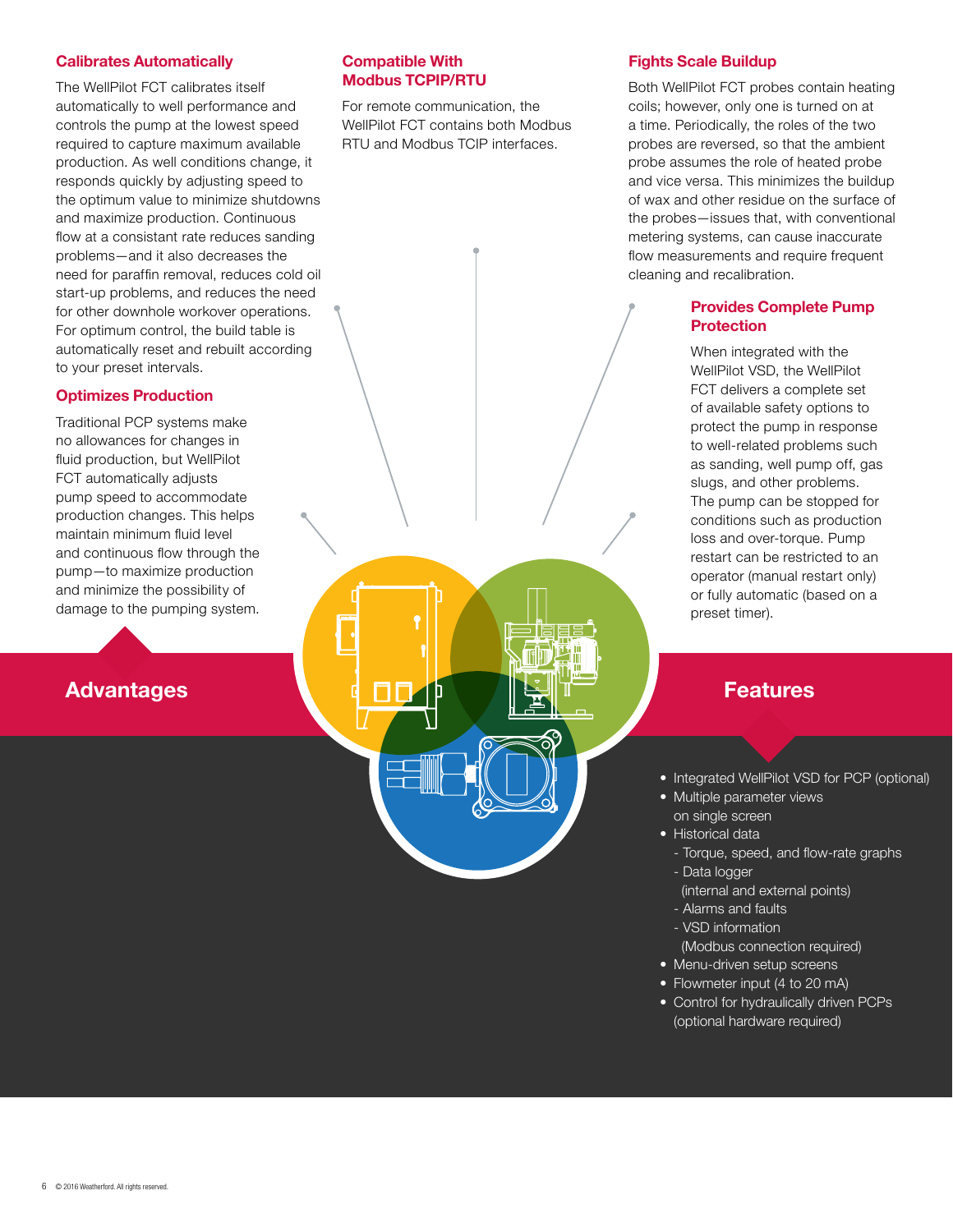# **Minimum and Maximum Flow Rates Using Thermal Probe**

The WellPilot FCT offers a wide range of operations, with a maximum fluid temperature of 302°F (150°C).

# **Approximate fluid rates Specifications**

| <b>Flowline Size</b><br>(sch40) ID                                  | $1$ in.                                | 1 $1/2$ in.                            | 2 in.                                   | 2 1/2 in.                                 | 3 in.                                     |
|---------------------------------------------------------------------|----------------------------------------|----------------------------------------|-----------------------------------------|-------------------------------------------|-------------------------------------------|
| <b>Minimum</b><br>flow rate at<br>1 cm/sec $-$<br>full pipe only    | 3 BPD<br>$(0.5 \text{ m}^3/\text{d})$  | 7 BPD<br>$(1.1 \text{ m}^3/\text{d})$  | 12 BPD<br>$(1.9 \text{ m}^3/\text{d})$  | 22 BPD<br>$(3.6 \text{ m}^3/\text{d})$    | 26 BPD<br>$(4.1 \text{ m}^3/\text{d})$    |
| <b>Maximum</b><br>flow rate at<br>$75$ cm/sec $-$<br>full pipe only | 230 BPD<br>$(36 \text{ m}^3/\text{d})$ | 530 BPD<br>$(85 \text{ m}^3/\text{d})$ | 880 BPD<br>$(140 \text{ m}^3/\text{d})$ | 1.260 BPD<br>$(200 \text{ m}^3/\text{d})$ | 1.950 BPD<br>$(310 \text{ m}^3/\text{d})$ |

|                                                                                      | 120 to 240 Vac or 12 Vdc input                                                |
|--------------------------------------------------------------------------------------|-------------------------------------------------------------------------------|
| Probe dimensions, 2-in. thread,<br>hexagonal base<br>Probe (tip) length above thread | $2.50 \times 1.50$ in. (6.35 $\times$ 3.81 cm)<br>1.57 in. (4.00 cm)          |
|                                                                                      | Double-panel steel enclosure                                                  |
| Enclosure dimensions                                                                 | $17.72 \times 11.81 \times 5.91$ in.<br>$(45 \times 30 \times 15$ cm)         |
|                                                                                      | Enhanced graphical display with<br>backlight and heater; integrated<br>keypad |
| Environmental operating range                                                        | -40 to 185°F (-40 to 85°C)                                                    |
|                                                                                      | 4 to 20 mA                                                                    |
| Output (speed) signal                                                                | 4 to 20 mA                                                                    |
| Modbus TCPIP/RTU                                                                     | <b>Yes</b>                                                                    |
| Modbus scanning<br>for external devices                                              | Yes                                                                           |
| Inlet fuse protection                                                                | <b>Yes</b>                                                                    |